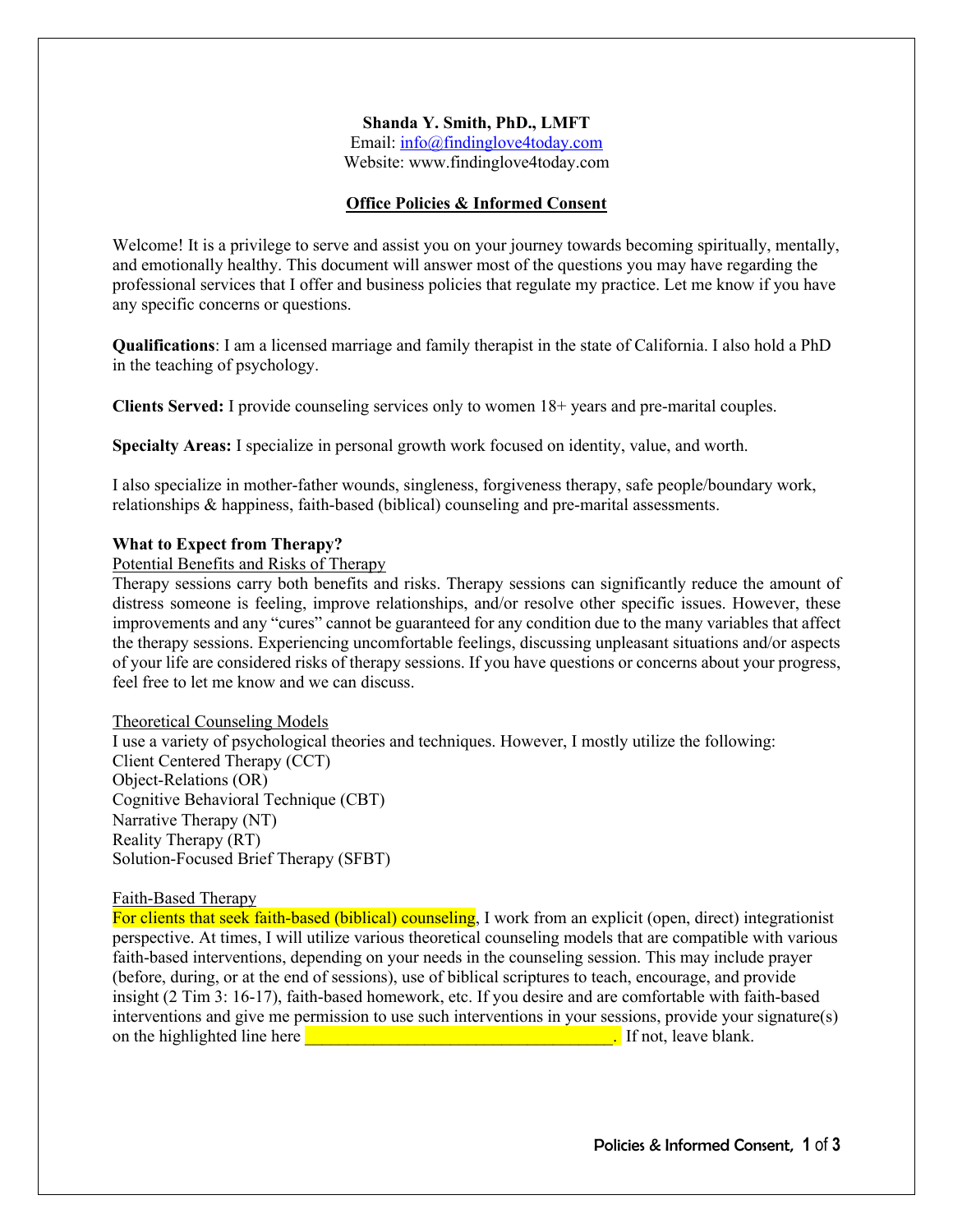## Goals for Therapy

Goals for therapy are always established through collaboration with the client. The overall objective for therapy is to bring restoration, insight and resolve of the presenting issue(s). Techniques that I often employ, focus on use of Socratic questioning, exploring maladaptive thought patterns and homework between sessions to facilitate awareness of the issue. Homework is a vital part of the counseling process. Completion of homework is necessary if you want to gain the most from the counseling experience.

## Length of treatment

The length of your treatment depends on your goals and progress; however, on average, 12-16 sessions.

## Terminating Treatment

- **a)** Client: If you feel that you are not benefiting from my services, you are free to terminate from therapy at any time. However, I hope that you will discuss with me before you exercise this option. I would like to discuss your reasons (in a counseling session) for terminating, so that we can bring sufficient closure to our time of working together. I can provide referrals to other providers that may better meet your needs.
- **b)** Therapist/Counselor: Likewise, if I feel that you may need further treatment or feel that I can no longer help you with your issue(s), I will discuss this with you and make an appropriate referral. In our final session, we can discuss your progress thus far. We can explore goals obtained, insight gain and skills utilized through your time in therapy.

**Code of Ethics:** I am required by law to adhere to the California Code of Ethics through the California Board of Behavioral Sciences (bbs.ca.gov).

**Limits of Confidentiality: Our conversations are kept strictly confidential.** I will not disclose content discussed in counseling sessions **to anyone.** This includes spouses, family members, friends, employers, etc. except when mandated or permitted by law or when client authorizes release of confidential information. California state law mandates that confidentiality can be breached under the following circumstances:

**1)** Suspected cases of child abuse/neglect

**2)** Elder abuse/neglect, or disabled abuse/neglect

**3)** Danger to self or others. I will take steps to protect those in danger, which may include notifying law enforcement, the intended victim, contacting a friend or family member, hospitalization or referral for medication assessment.

**4)** Prenatal Exposure to Controlled Substances

Therapists must report any admitted prenatal exposure to controlled substances that could be harmful to the mother or the child.

**5)** Minors/Guardianship

Parents or legal guardians of non-emancipated minor clients have the right to access the clients' records. **6)** Insurance Providers

Insurance companies and other third-party payers are given info they request regarding client services. **7)** To provide the best treatment possible, I may consult with other licensed professionals. I will provide no identifying information.

**8)** Certain types of litigation (such as child custody cases, etc.) may lead to the court-ordered release of information without your consent.